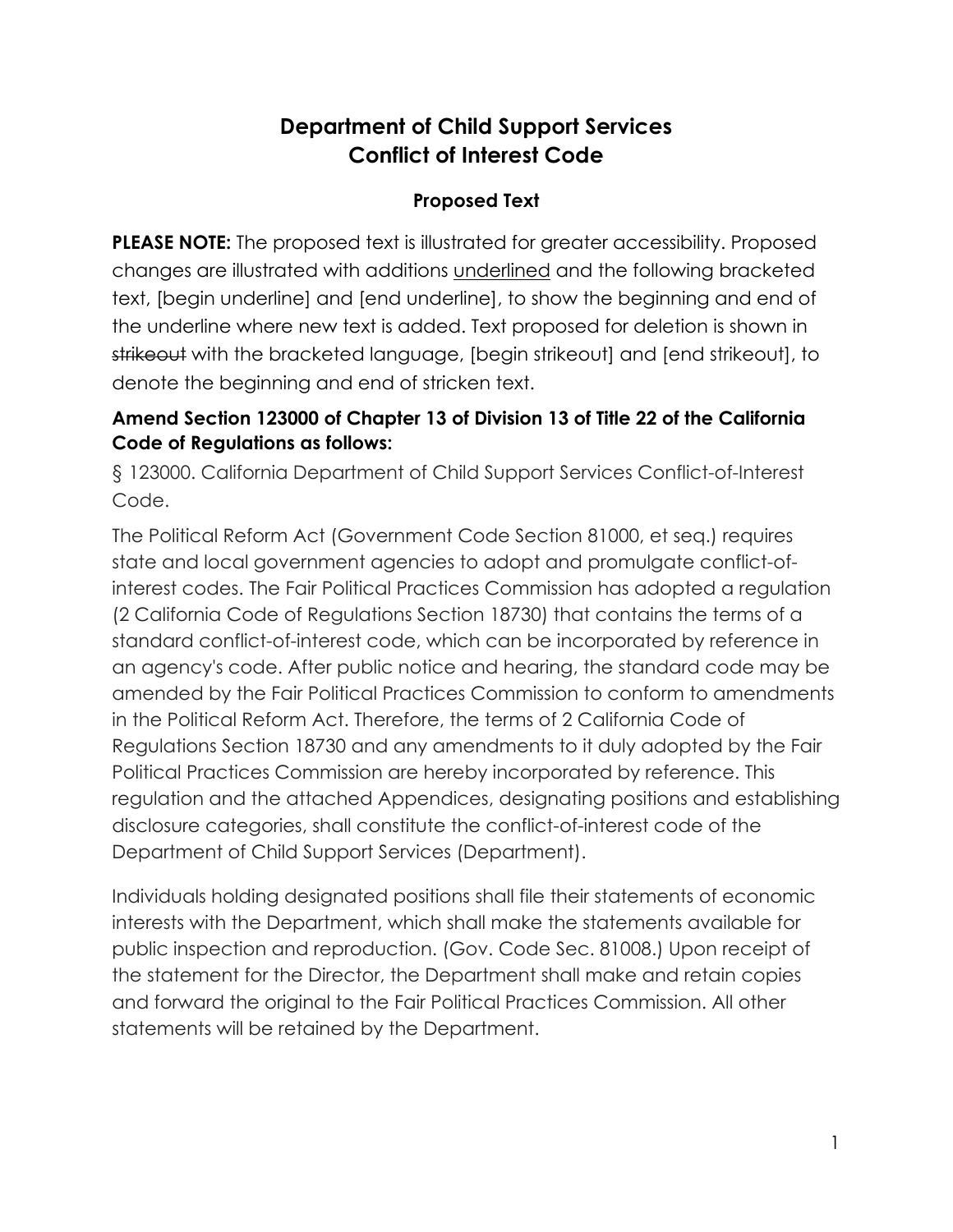| <b>Designated Positions</b>                                                               | Disclosure Categories    |
|-------------------------------------------------------------------------------------------|--------------------------|
|                                                                                           |                          |
| <b>EXECUTIVE DIVISION</b>                                                                 |                          |
| <b>Director</b>                                                                           | 1, 2, 6                  |
| Chief Deputy Director                                                                     | 1, 2, 6                  |
| [begin underline] Staff Services Manager I,                                               | [begin underline] 1, 2,  |
| Director's Office [end underline]                                                         | <u>6</u> [end underline] |
| All Regional Administrators                                                               | 4                        |
| <b>Chief Counsel</b>                                                                      | 1, 2, 6                  |
| <b>Assistant Chief Counsel</b>                                                            | 1, 2, 6                  |
| Attorney (All Levels)                                                                     | 2, 4                     |
| <b>Supervising Management Auditor</b>                                                     | 5                        |
| Senior Management Auditor                                                                 | 5                        |
| <b>Staff Management Auditor</b>                                                           | 4                        |
| CEA B, CSSAS Project                                                                      | 1, 2, 6                  |
| CEA A, Office of Legislative Affairs                                                      | 1, 2, 6                  |
| Assistant Director, Office of                                                             | 1, 2, 6                  |
| Communication & Public Affairs                                                            |                          |
| Assistant Director, Office of Executive                                                   | 2, 4                     |
| Programs                                                                                  |                          |
| CEA A, Office of Payment Management                                                       | 2, 4                     |
| [begin strikeout] CEA A, Office of Enterprise<br>Project Management [end strikeout][begin | 1, 2, 6                  |
| underline] CEA A, Office of Strategic                                                     |                          |
| Planning [end underline]                                                                  |                          |
| All Staff Services Managers II                                                            | 4                        |
| All Staff Services Managers III                                                           | 2, 4                     |
| All Information Technology Managers I and                                                 | $\delta$                 |
| $\mathbf{I}$                                                                              |                          |
| Staff Services Manager I (Sp), Equal                                                      | 7                        |
| <b>Employment Opportunity Office</b>                                                      |                          |
|                                                                                           |                          |
| CHILD SUPPORT SERVICES DIVISION                                                           |                          |
| CEA <sub>B</sub>                                                                          | 3                        |
| CEA A                                                                                     | 3, 4                     |
| All Staff Services Managers III                                                           | 3, 4                     |
| All Staff Services Managers II                                                            | 4                        |
|                                                                                           |                          |

# **Designated Positions Appendix A**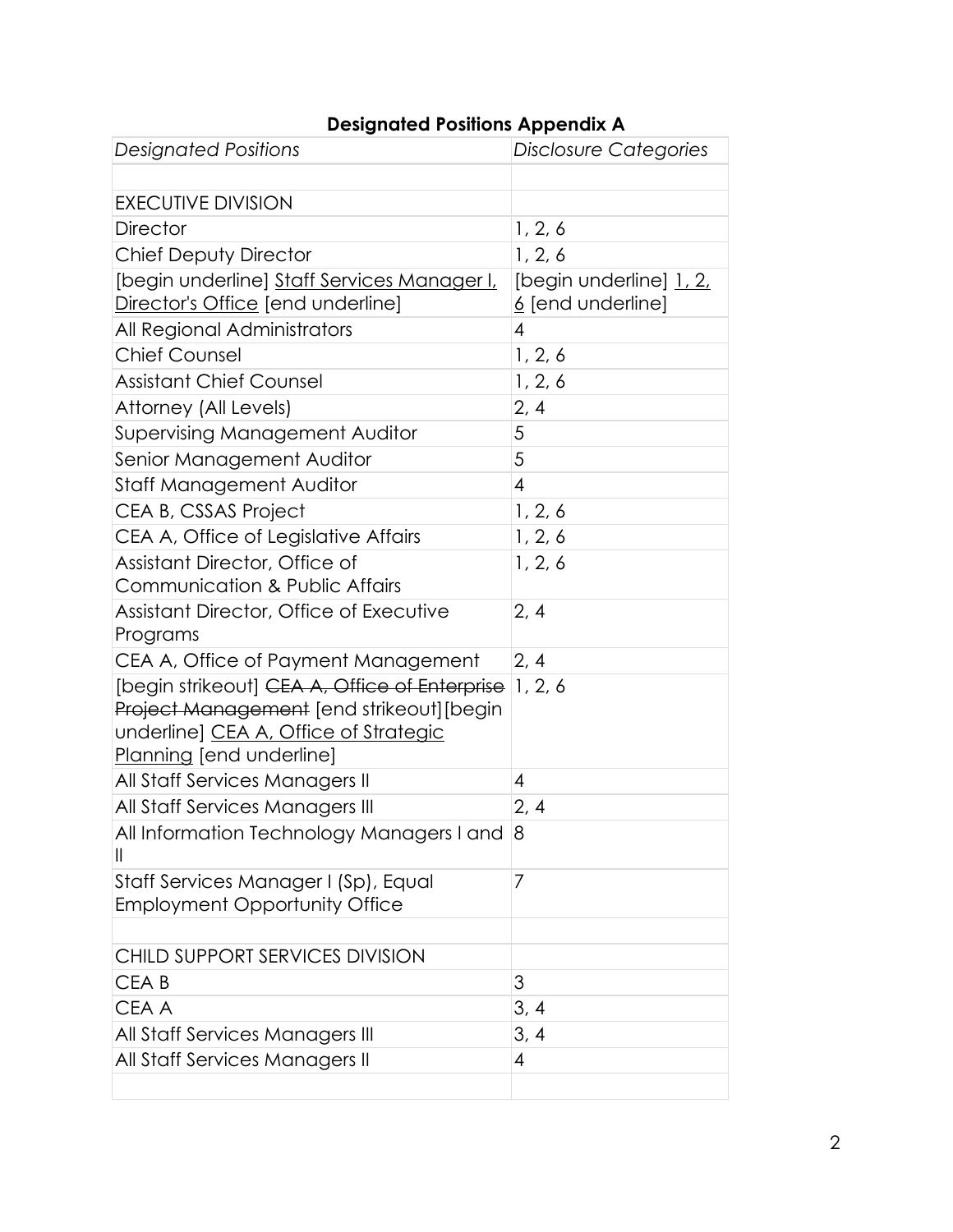| <b>OPERATIONS DIVISION</b>                                                                                                                                                                                                                                    |                |
|---------------------------------------------------------------------------------------------------------------------------------------------------------------------------------------------------------------------------------------------------------------|----------------|
| CEA <sub>B</sub>                                                                                                                                                                                                                                              | 3              |
| All Staff Services Managers II and III                                                                                                                                                                                                                        | 3              |
|                                                                                                                                                                                                                                                               |                |
| <b>TECHNOLOGY SERVICES DIVISION</b>                                                                                                                                                                                                                           |                |
| CEA <sub>B</sub>                                                                                                                                                                                                                                              | 1, 2, 6        |
| All Information Technology Supervisors I<br>and II                                                                                                                                                                                                            | 8              |
| All Information Technology Managers I and<br>Ш                                                                                                                                                                                                                | 8              |
|                                                                                                                                                                                                                                                               |                |
| <b>ADMINISTRATIVE SERVICES DIVISION</b>                                                                                                                                                                                                                       |                |
| CEA (All Levels)                                                                                                                                                                                                                                              | 1, 2, 6        |
| All Staff Services Managers II and III<br><b>Financial Services Branch</b>                                                                                                                                                                                    | 2              |
| All Accounting Administrators II and III                                                                                                                                                                                                                      | $\overline{2}$ |
| All Other Staff Services Manager III                                                                                                                                                                                                                          | 3, 6           |
| Information Technology Supervisor [begin<br>underline] Land [end underline] II                                                                                                                                                                                | 8              |
| Staff Services Manager I, Procurement and<br>Contract Branch                                                                                                                                                                                                  | $\overline{2}$ |
| All Information Technology Specialists I                                                                                                                                                                                                                      | 8              |
| All Information Technology Associates                                                                                                                                                                                                                         | 8              |
| All Associate Governmental Program<br><b>Analysts Contract Unit</b>                                                                                                                                                                                           | 2              |
| Staff Services Manager I, Facilities Services<br>Unit                                                                                                                                                                                                         | 3, 6           |
| All Associate Governmental Program<br><b>Analysts, Security Services</b>                                                                                                                                                                                      | 3              |
| Staff Services Manager II, Business Support<br>Section                                                                                                                                                                                                        | 2, 6           |
| All Staff Services Managers I and II,<br><b>Personnel Services Section</b>                                                                                                                                                                                    | 7              |
| All Staff Services Managers I and II,<br><b>Employee Relations Section</b><br>[begin strikeout] (except Organization<br>Development and Recruitment Unit) [end<br>strikeout] [begin underline] (except for<br>Performance Management Unit) [end<br>underline] | 2, 7           |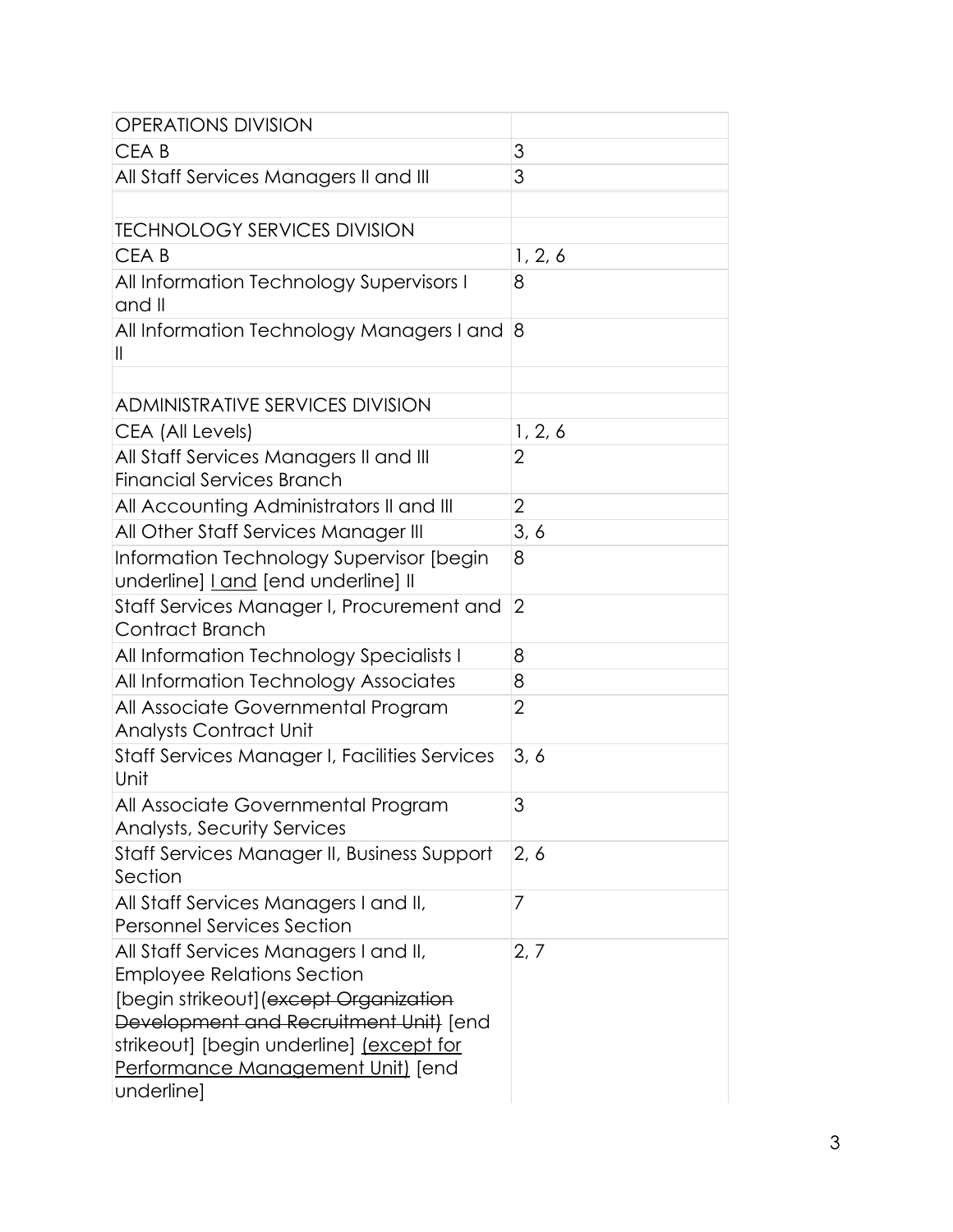| [begin strikeout] Staff Services Manager I,<br>Organizational Development and<br>Recruitment Unit [end strikeout] | 7                                      |
|-------------------------------------------------------------------------------------------------------------------|----------------------------------------|
| [begin underline] Staff Services Manager I,<br>Performance Management Unit [end<br> underline]                    | [begin underline] 7<br>[end underline] |
| Consultants/New Positions                                                                                         | $\ast$                                 |

\* Consultants/New Positions are included in the list of designated positions and shall disclose pursuant to the broadest disclosure category in this code, subject to the following limitation: The Director may determine in writing that a particular consultant or new position, although a "designated position," is hired to perform a range of duties that is limited in scope and thus is not required to fully comply with the disclosure requirements in this section. Such written determination shall include a description of the consultant's or new position's duties and, based upon that description, a statement of the extent of disclosure requirements. The Director's determination is a public record and shall be retained for public inspection in the same manner and location as this conflict of Interest code. (Government Code Section 81008)

### **Disclosure Categories Appendix B**

CATEGORY 1

Designated positions assigned to this category must report:

All investments, business positions in business entities and sources of income, including receipt of gifts, loans and travel payments from a source that is subject to overview, regulation and enforcement of the Agency or contracts with the Agency to perform its mandated authority. Such sources include those that participate in programs that locate a parent, establish paternity; that assist or are subject to a Department enforcement action (including real property liens). This disclosure category includes all sources that are subject to or assist the department in establishing, modifying and enforcing a court order for child support or health coverage.

### CATEGORY 2

Designated positions assigned to this category must report:

All investments, business positions and income, including receipt of gifts, loans and travel payments, from, sources that provide leased facilities, goods, equipment, vehicles, machinery or services, including training or consulting services, of the type utilized by the Department.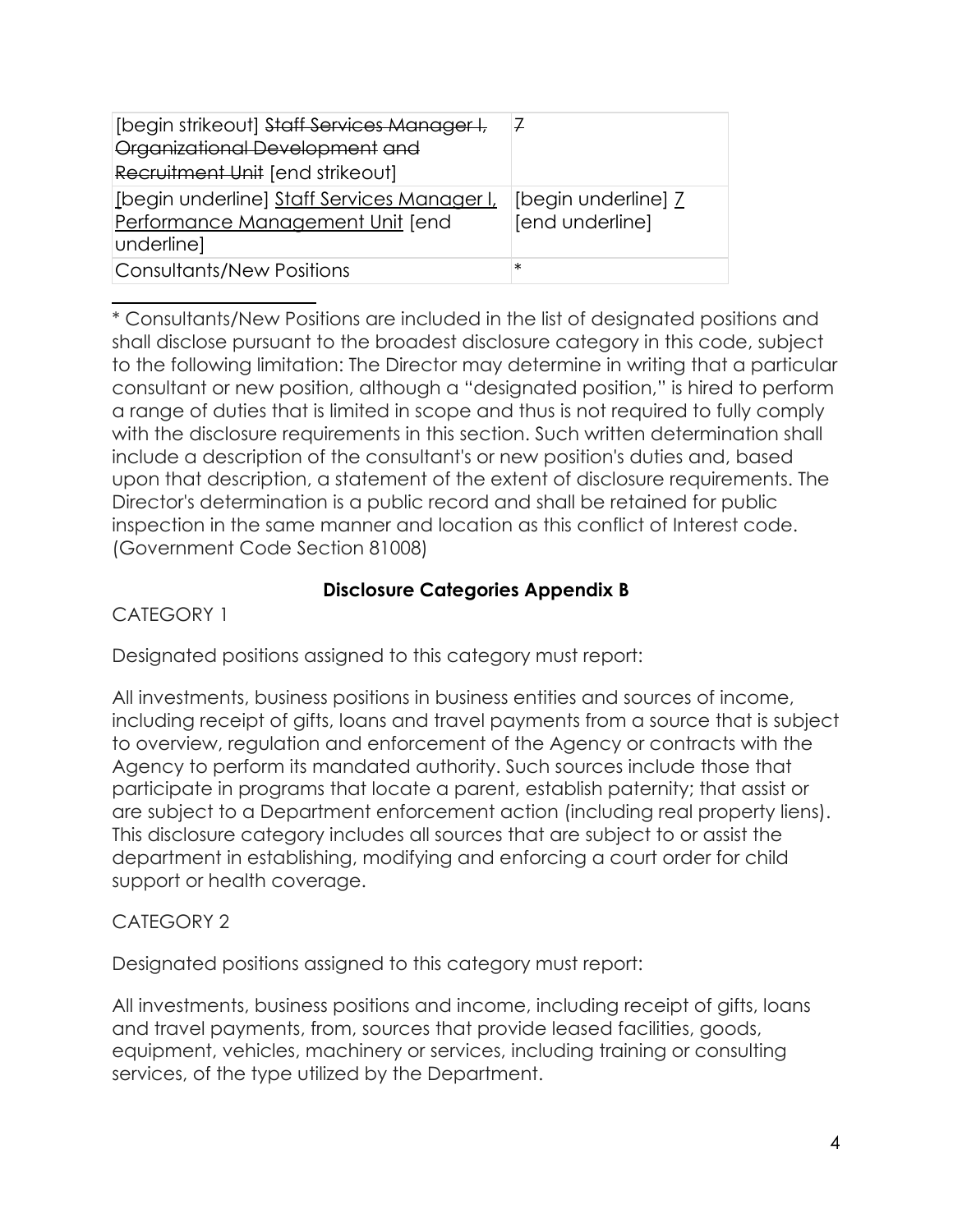#### CATEGORY 3

Designated positions assigned to this category must report:

All investments, business positions and income, including receipt of gifts, loans and travel payments, from, sources that provide leased facilities, goods, equipment, vehicles, machinery or services, including training or consulting services, of the type utilized by the designated position's Division.

#### CATEGORY 4

Designated positions assigned to this category must report:

All investments, business positions and income, including receipt of gifts, loans and travel payments, from, sources that are subject to the regulatory authority of the Department.

#### CATEGORY 5

Designated positions assigned to this category must report:

Whether, during the reporting period, they had a financial interest in any of their assignments. If they had no such interest, they shall file Fair Political Practices Commission Form 700-A. Otherwise, they shall disclose their pertinent financial interests on the schedules for Fair Political Practices Commission Form 700.

#### CATEGORY 6

Designated positions assigned to this category must report:

All interests in real property in the State of California that is of the type that may be owned by, leased, or rented by the Department.

#### CATEGORY 7

Designated positions assigned to this category must report:

All investments, positions in business entities, and income including receipt of loans, gifts, and travel payments received from a department employee and from any of the following sources: training and educational sources, labor specialists, and human resource management services.

#### CATEGORY 8

Designated positions assigned to this category must report: